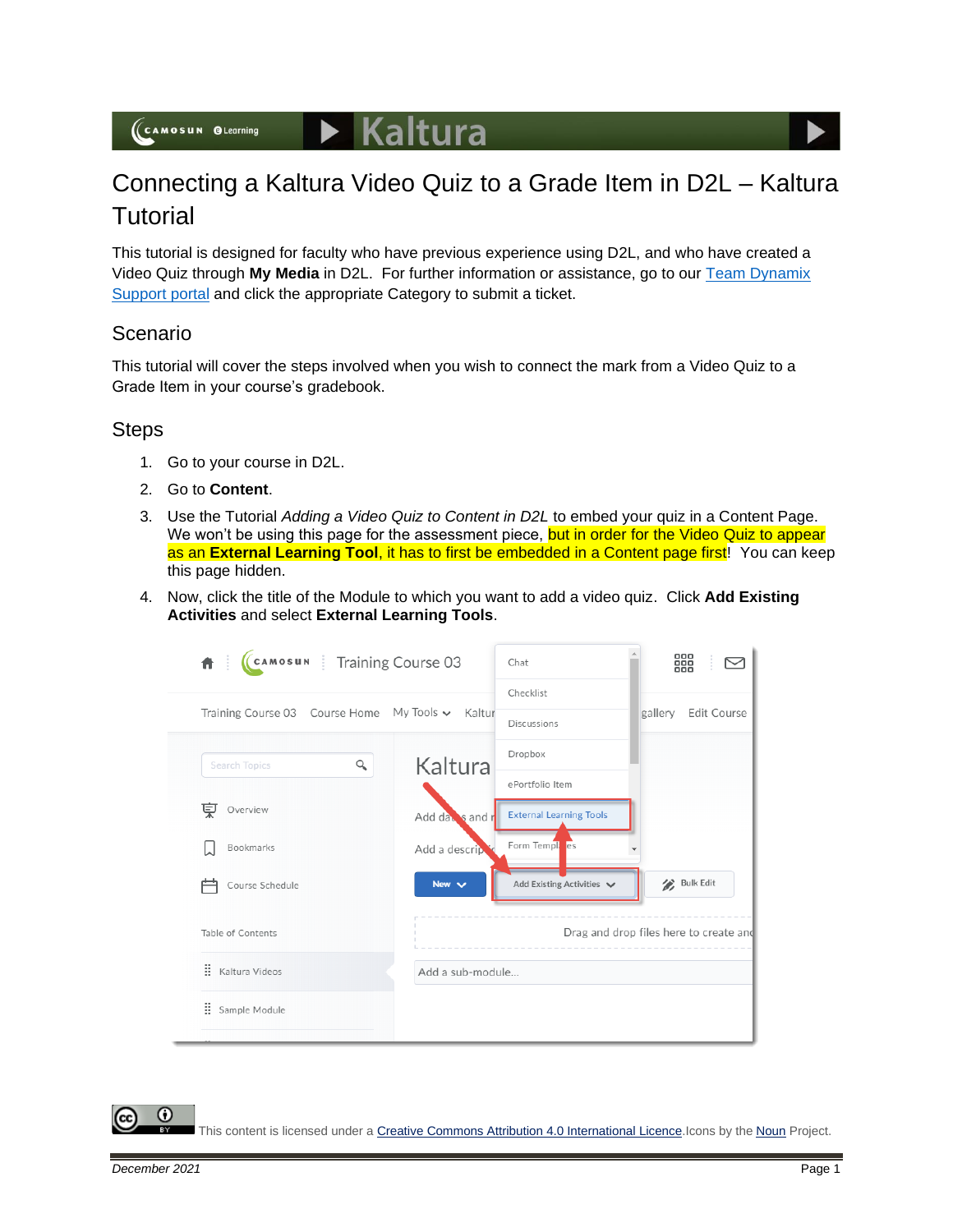5. Find your Video Quiz in the list (you may need to scroll down) and click on it – it will now appear as a link in your Module. If you do not see it, you need to go back to Step 3.

| <b>Add Activity</b><br>● media-elements-defined (12:04)  |    |
|----------------------------------------------------------|----|
| movie.m $4(01:37)$                                       |    |
| movie.m $(01:37)$                                        |    |
| Teacher $\frac{1}{2}$ 's video for co-publishing (01:37) |    |
| TextAid                                                  |    |
| گ                                                        |    |
| Video Quiz Module 1 (01:37)                              |    |
| <b>Create New LTI Link</b>                               |    |
| Manage External Tools (Opens in a new Tab)               |    |
| Cancel                                                   | h. |

6. Click the title of the Video Quiz link in the module.

| $\alpha$<br>Search Topics            | Kaltura Videos v                                                                          | <b>Print</b><br>Settings        |
|--------------------------------------|-------------------------------------------------------------------------------------------|---------------------------------|
| 稟<br>Overview                        | Add date and restrictions                                                                 | Published $\blacktriangleright$ |
| Bookmarks                            | Add a description<br><b>Bulk Edit</b><br>Add Existing Activities V<br>New $\checkmark$    |                                 |
| Course Schedule<br>Table of Contents | 핆<br>Video Quiz Module 1 (01:37)<br>$\ddot{\phantom{0}}$<br><b>External Learning Tool</b> |                                 |
| <b>H</b> Kaltura Videos              | Add a description                                                                         |                                 |
| : Sample Module                      | Add a sub-module                                                                          |                                 |
| Sample Rubrics                       |                                                                                           |                                 |

 $\overline{0}$ This content is licensed under [a Creative Commons Attribution 4.0 International Licence.I](https://creativecommons.org/licenses/by/4.0/)cons by the [Noun](https://creativecommons.org/website-icons/) Project.